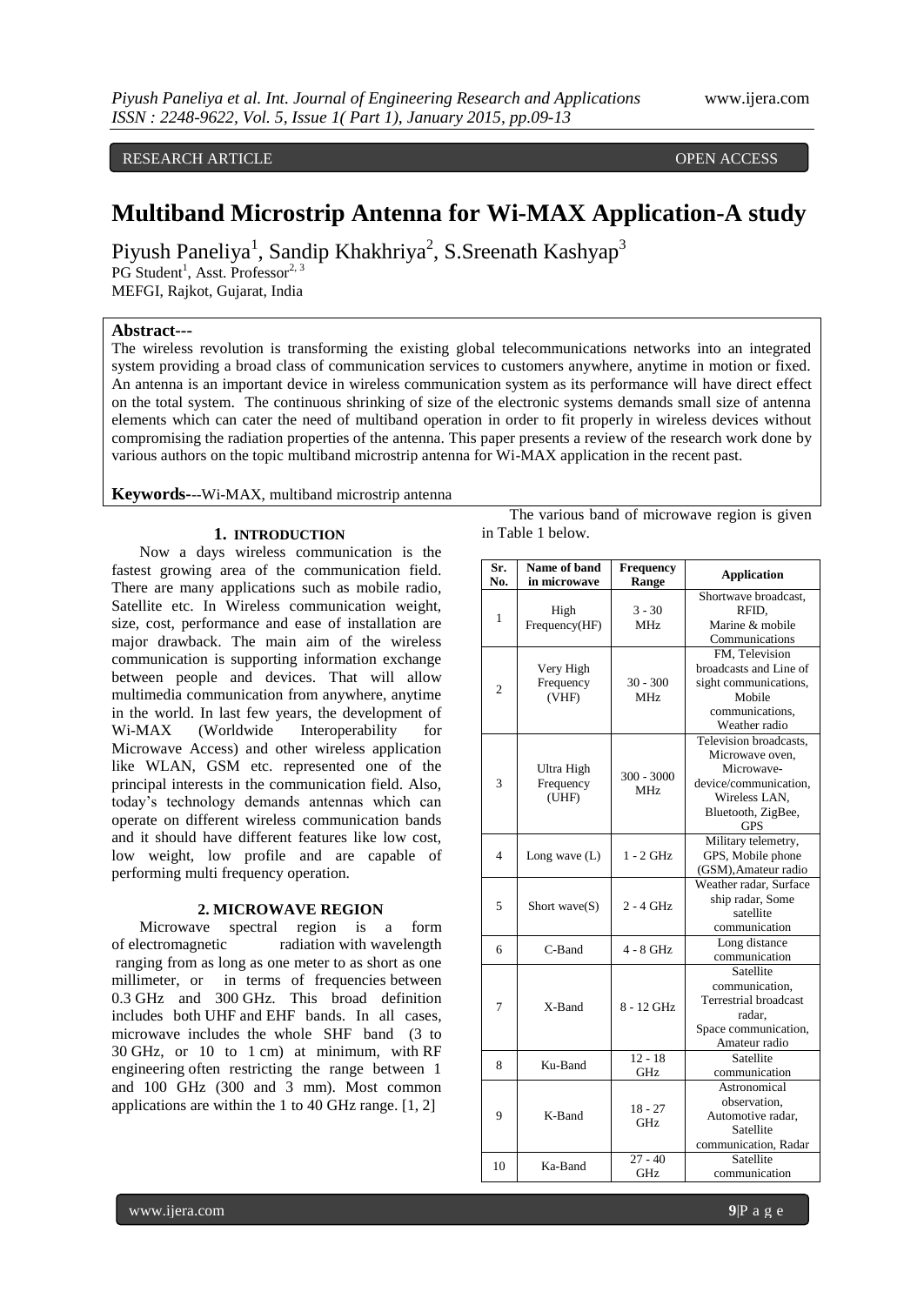| 11 | V-Band              | $40 - 75$<br>GHz   | Millimeter wave radar<br>research and other<br>kinds of Scientific<br>research                                                                                |  |
|----|---------------------|--------------------|---------------------------------------------------------------------------------------------------------------------------------------------------------------|--|
| 12 | W-Band              | 75-110<br>GHz      | Millimeter wave radar<br>research, Military<br>radar targeting and<br>tracking applications,<br>Satellite<br>communication, Non-<br>military<br>communication |  |
| 13 | Millimeter-<br>Band | $110 - 300$<br>GHz | Millimeter scanner,<br>DBS, Direct-energy<br>weapon, Satellite<br>television broadcasting,<br>Amateur radio                                                   |  |

## **Table 1: Various band of microwave region**

## **2.1 Importance**

- Antenna gain is proportional to the electrical size of the antenna. At higher frequencies, more antenna gain can be obtained for a given physical antenna size, and this has important consequences when implementing microwave systems.[3]
- More bandwidth (directly related to data rate) can be realized at higher frequencies.[2,3]
- Line of sight communication is of prime focusing case of microwave frequency signals as they are not bent by the ionosphere as are lower frequency signals. Satellite and terrestrial communication links with very high capacities are therefore possible, with frequency reuse at minimally distant locations.[2]
- Various molecular, atomic and nuclear resonances occur at microwave frequencies, creating a variety of unique applications in the areas of basic science, remote sensing, medical diagnostics & treatment and heating methods.[4]

## **2.2 Microwave Devices**

## **2.2.1 Waveguides:**

Any linear hollow metallic structure which confines microwave energy signals by channeling them satisfactorily from one point to another with the aid of multiple reflections between the opposite walls of the structure can be defined as a waveguide.[2,4] Various prevailing waveguides are rectangular waveguides and circular waveguides.

# **2.2.1.1 Rectangular waveguide**

Rectangular waveguides are one of the earliest types of transmission lines used to transport microwave signals and used for many applications. Rectangular waveguides can propagate TM and TE modes but

not TEM waves since only one conductor is present.[1,2] The TM and TE modes of a rectangular waveguide have cutoff frequencies below which propagation is not possible.

## **2.2.1.2 Circular waveguide**

A hollow, round metal pipe supports TE and TM waveguide modes. Dominant mode for circular waveguide is  $TE_{11}$  mode. In this waveguide  $TE_{10}$ mode cannot be propagated but  $TE_{01}$  mode can be propagated.[4]

## **2.2.1.3 Ridge waveguide**

The ridge waveguide consists of a rectangular waveguide loaded with conducting ridges on the top and/or bottom walls. This loading tends to lower the cut-off frequency of the dominant mode, leading to increased bandwidth and better impedance characteristics. Ridge waveguides are often used for impedance matching purposes, where the ridge may be tapered along the length of the guide, but the power handling capacity gets decreased.[1]

## **2.2.1.4 Coplanar waveguide**

The coplanar waveguide can be viewed as a slot line with a third conductor centered in the slot region. Due to the presence of the additional conductor, it can support even or odd quasi-TEM modes, depending on the direction of the electric fields in the two slots.[1]

## **2.2.2 Couplers:**

A directional coupler is a passive device which couples part of the transmission power by a known amount out through another port by setting two transmission lines close enough together such that energy passing through one is coupled to the other. There are some different types of waveguide directional couplers.[2]

# **2.2.2.1 Bethe Hole Coupler**

The directional property of all directional couplers is produced through the use of two separate waves or wave components, which add in phase at the coupled port and are canceled at the isolated port. One of the simplest ways of doing this is to couple one waveguide to another through a single small hole in the common broad wall between the two waveguides. Such a coupler is known as a Bethe hole coupler.[2,4]

#### **2.2.2.2 Multi-hole coupler**

If the coupler is designed with a series of coupling holes and the extra degrees of freedom can be used to increase this bandwidth such a couplers is called multi-hole coupler.[1]

## **2.2.2.3 The Quadrature Hybrid Coupler**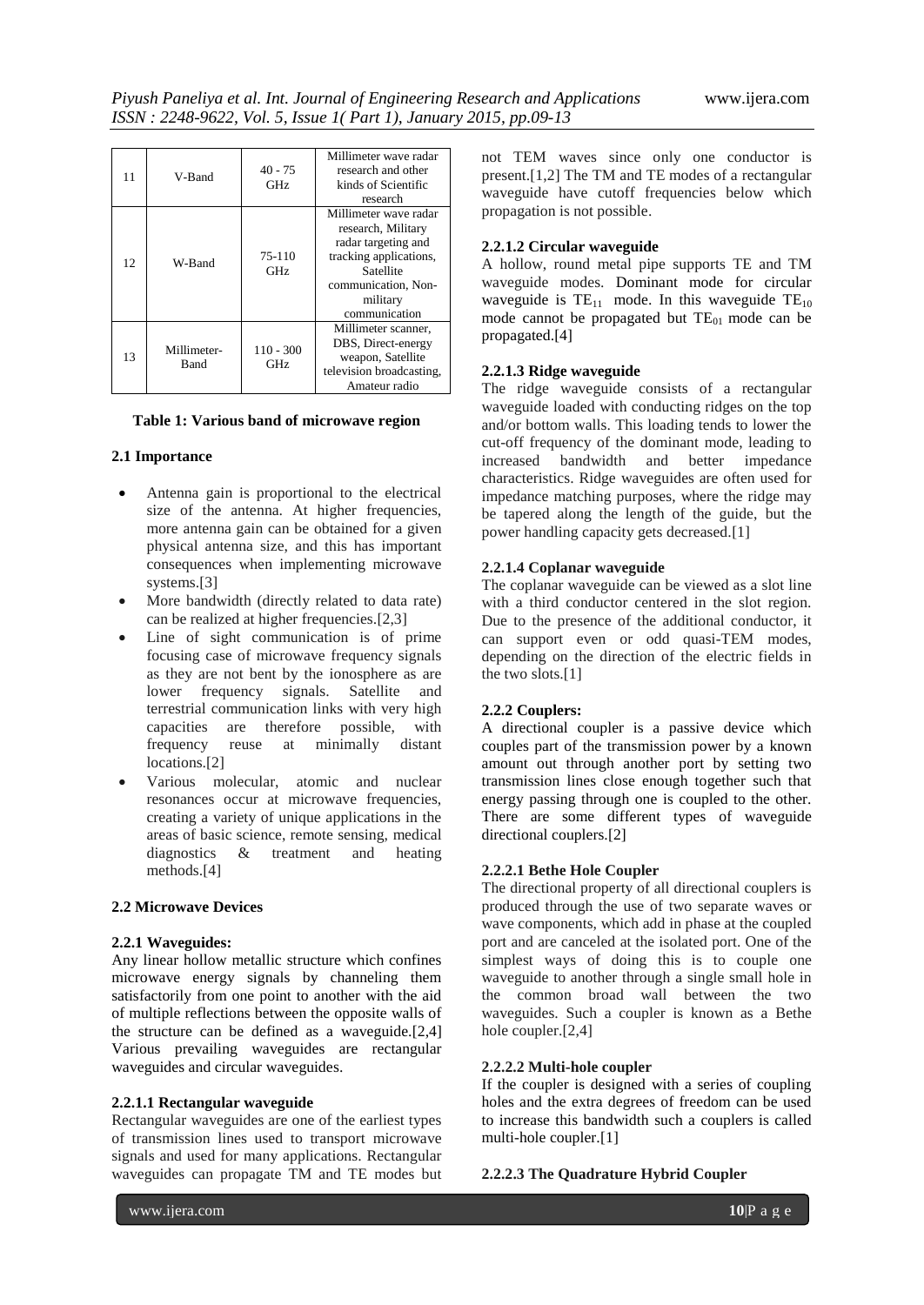The quadrature hybrid coupler is 3 dB directional coupler with a  $90^{\circ}$  phase difference in the outputs of the through and coupled arms.[4]

## **2.2.2.4 Coupled Line Directional Coupler**

When two unshielded transmission lines are in close proximity, power can be coupled from one line to the other due to the interaction of the electromagnetic fields. Such lines are referred to as coupled transmission lines with coupled line directional coupler.[1]

## **2.2.3 Antennas**

An antenna is an electrical device which converts electric power into radio waves, and vice versa. Antennas are essential components of all equipment that uses radio. They are used in systems such as radio broadcasting, broadcast television, two-way radio, communications receivers, radar, cell phones, and satellite communications, as well as other devices such as garage door openers, wireless microphones, Bluetooth-enabled devices, wireless computer networks, baby monitors, and RFID tags on merchandise.[3] Comparison of some different types of antennas is given as in Table 2 below.

| Antenna<br>Type/<br><b>Paramet</b><br>er | Monopole                                                                   | <b>Slot</b>                                                                                        | Microstrip<br>Patch                                                               | <b>PIFA</b>                                                                                  |
|------------------------------------------|----------------------------------------------------------------------------|----------------------------------------------------------------------------------------------------|-----------------------------------------------------------------------------------|----------------------------------------------------------------------------------------------|
| <b>Radiatio</b><br>n<br><b>Pattern</b>   | Omni-<br>directional                                                       | Roughly<br>omni-<br>directional                                                                    | Directional                                                                       | Omni-<br>directional                                                                         |
| Gain                                     | High                                                                       | Moderate                                                                                           | High                                                                              | Moderate to<br>high                                                                          |
| <b>Modelin</b><br>g &<br>Fabricat<br>ion | Modeling is<br>difficult                                                   | Fabrication<br>on PCB can<br>be done                                                               | Easier to<br>fabricate<br>and model                                               | Easier<br>fabrication<br>using PCB                                                           |
| <b>Applicat</b><br>ion                   | Radio<br>broadcast,<br>Vehicular<br>antenna                                | Radar, Cell<br>phone base<br>station                                                               | Satellite<br>communi-<br>cation.<br>Aircrafts                                     | Internal<br>antennas of<br>mobile<br>phones                                                  |
| <b>Merits</b>                            | Compact<br>size, Low<br>fabrication<br>cost, Large<br>bandwidth<br>support | Radiation<br>characteristi<br>cs remains<br>unchanged<br>due to<br>tuning,<br>Design<br>simplicity | Low cost.<br>Low weight,<br>Easy in<br>integration                                | Small size,<br>Low cost,<br>Reduced<br>backward<br>radiation for<br>minimizing<br><b>SAR</b> |
| <b>Problem</b><br>Ś                      | Difficult<br>fabrication<br>at higher<br>frequencies<br>$($ >3 GHz)        | <b>Size</b><br>constraint<br>for mobile<br>handheld<br>devices                                     | N <sub>0</sub><br>bandpass<br>filtering<br>effect.<br>Surface-area<br>requirement | Narrow<br>bandwidth<br>characteristi<br>$\mathbf{c}\mathbf{s}$                               |

**Table 2: Comparison of various antennas**

#### **3. RELATED WORK**

The recent development of different techniques in design of antennas enabled a breakthrough in many different areas of science and technology. Microstrip patch antenna has gained attraction for wide application in microwave frequencies.

Very recently R.Samson Daniel, has developed and simulates an M-shape microstrip antenna for various wireless applications[5] as shown in figure 2 below.



**Figure 1: M-shape microstrip antenna [5]**

The radiating patch is cut with U-shaped slot to generate multiple frequencies for various wireless applications.[5] This design includes five bands for Bluetooth, Wi-MAX, WIFI and C-band applications.

Gehan Sami, Mahmoud Mohanna, Mohamed L.Rabeh, have developed A tri-band patch antenna[6] that is used for wireless communication systems as shown in figure 3 below.



## **Figure 3: Configuration view of tri-band antenna[6]**

Here authors have proposed tri-band patch antenna. The tri-band operation was obtained by proper loading for a rectangular patch antenna using slots and shorting pins. The optimal location and dimension for the loaded elements were obtained with the aid of interfacing a Genetic Algorithm (GA) model. The results obtained from simulation show 5.8% impedance matching band width at 2.4 GHz, 3.7% at 3.5 GHz and 1.57% at 5.7 GHz. [6]

Swaraj Panusa and Mithlesh Kumar, have developed a quad-band U-slot microstrip patch antenna[7] for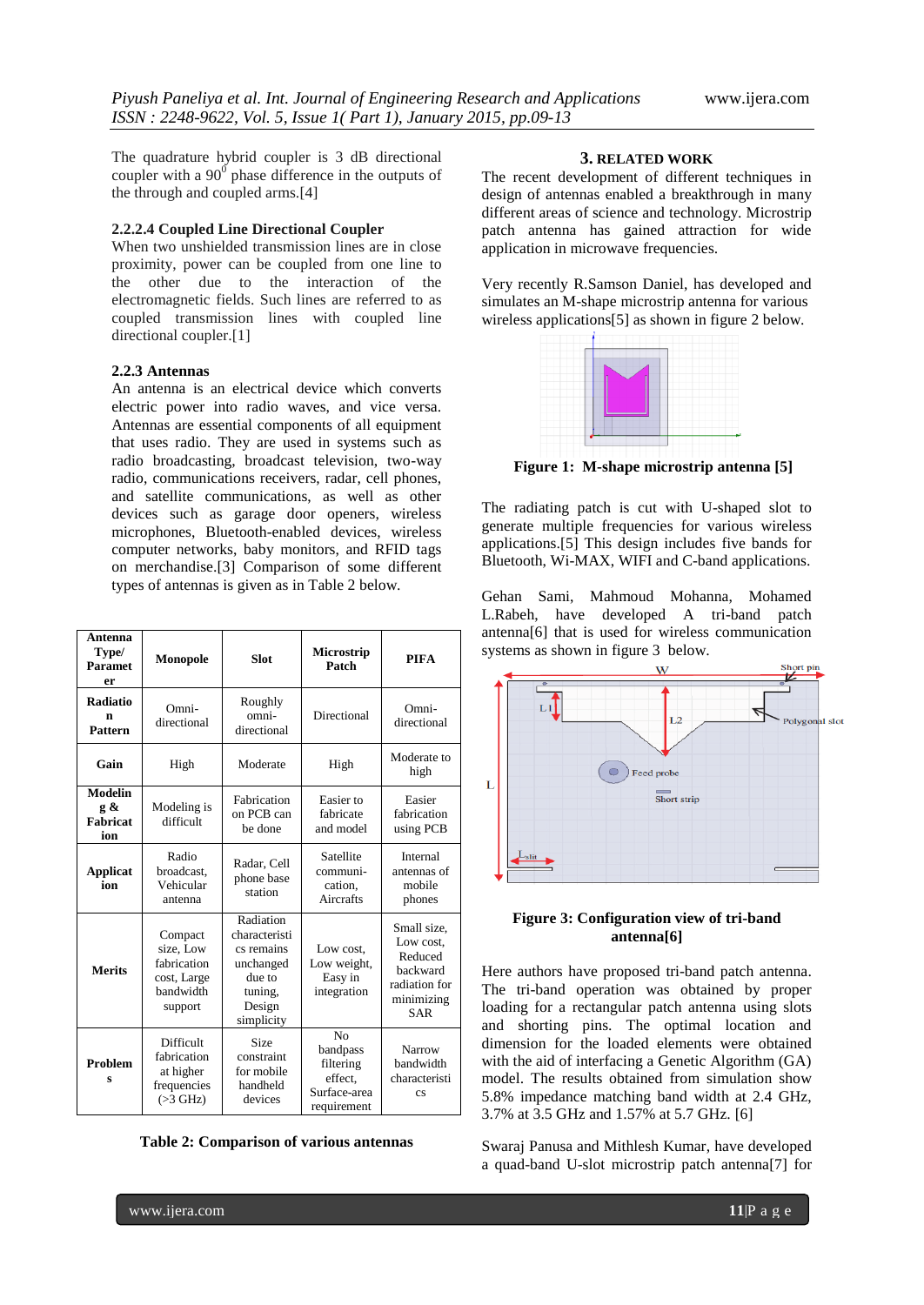wireless application like Wi-MAX, GPS, Bluetooth, Wi-Fi, WLAN etc. as shown in figure 4 below.



**Figure 2: The geometry of quad-band U-slot microstrip patch antenna [7]**

This antenna is designed using coaxial feeding technique and is used to feed the antenna with 50 ohm impedance. Also this antenna has good radiation characteristics and gains, in the four operating bands 1.43-1.5 GHz, 2.4–2.55 GHz, 3.8– 3.98 GHz, and 5.2–5.4 GHz.[7]

Syed Imran Hussain Shah and Shahid Bashir, have developed a multiband microstrip patch antenna for portable communication system[8] as shown in figure 3.



**Figure 4: Front view of patch antenna**

Using combination of U-Shaped and L-Shaped slots on the ground plane and U-Shaped slot on the fractal patch of antenna with shorting pin between patch and ground they have obtain an antenna with size reduction of 89%as compared to the conventional antenna. This antenna has high gain and sufficient impedance bandwidth for each band.[8] It is used for many applications like in Mobile phone for Wi-MAX, GSM 1800/ 3G/PCS, Bluetooth, GPS and for WLAN etc.

Ruchi Kadwane, Vinaya Gohokar, have developed a low-profile compact microstrip patch antenna for multiband application[9] as shown in figure 5.



**Figure 5: low-profile compact microstrip patch antenna [9]**

This antenna consists of a patch with four narrow slits and ground plane to generate six bands of frequency at 1.34, 1.99, 2.98, 3.27, 3.56 and 3.86GHz for different wireless Application. This antenna has a good return loss and radiation patterns are Omni-directional for all frequency band. so, this antenna is highly suitable for L and S band applications.[9] Here the multiband operation is achieved by cutting four narrow slits on the patch.

S.Sreenath Kashyap and his team designed a simple microstrip patch antenna using different substrate material which enables antenna for ISM Band application.[10]

Very recently Dr. Vedvyas Dwivedi, Y.P.Costa & team designed an antenna using metamaterial. An S shape structured metamaterial antenna for 2.4GHz is designed which enhances potential application in wireless communication.[11]

## **4. CONCLUSION**

Antenna has gained prime importance in the field of communication, security, material testing, and sensing application. New types of electronic and photonic structures are needed for efficient communication.

In table1 represents the various bands of EM spectrum along with its application. This paper presents a summary of recent development of various structures of antennas for microwave applications have been listed for reference. The design aspect such as dimension will play crucial role in determining resonant frequency. Despite of obstacles the potential for new valuable application is driving towards research in communication through Wi-MAX at 3.6GHz.